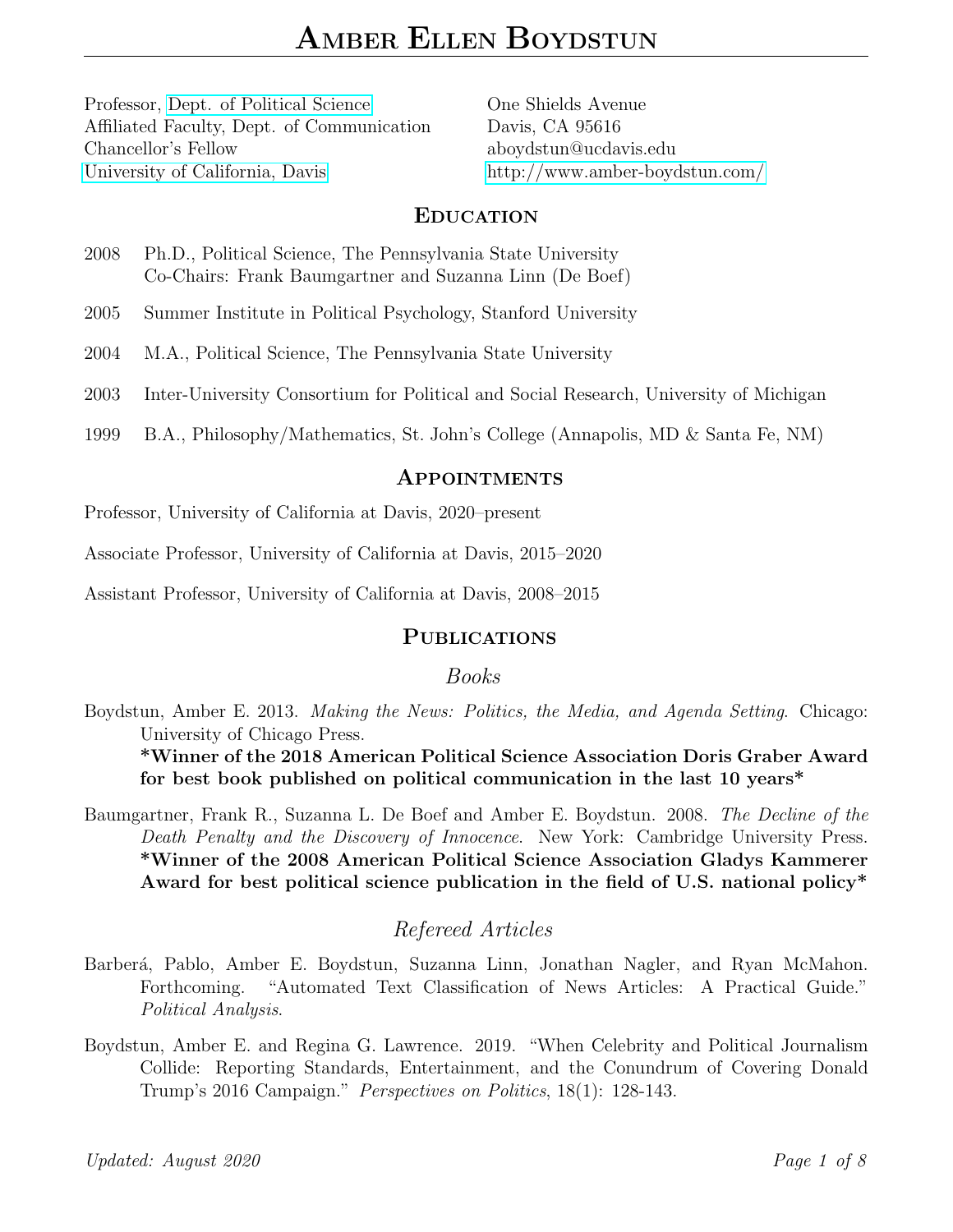- Feezell, Jessica T., and Rebecca A. Glazier, and Amber E. Boydstun. 2019. "Framing, Identity, and Responsibility: Do Episodic vs. Thematic Framing Effects Vary by Target Population?" Politics, Groups, and Identities, 1-22.
- Boydstun, Amber E., Jessica T. Feezell, and Rebecca A. Glazier. 2018. "In the Wake of a Terrorist Attack, Do Americans' Attitudes Toward Muslims Decline?" Research and Politics,  $5(4): 1-7.$
- Boydstun, Amber E., Benjamin Highton, and Suzanna Linn. 2018. "Isolating the Effects of Economic Performance and Economic Media Coverage on Economic Attitudes." Political Research Quarterly, 71 (4): 989-1000.
- Boydstun, Amber E. and Peter Van Aelst. 2018. "New Rules for an Old Game? How the 2016 US Election Caught the Press off Guard." Mass Communication and Society, 21 (6), 671-696.
- Van Aelst, Peter, Rens Vliegenthart, and Amber E. Boydstun. 2018. "The Whole World Is Watching: Comparing EU and U.S. News Coverage of the U.S. 2008 and 2016 Elections." International Journal of Communication, 12 (23).
- Acree, Brice, Amber E. Boydstun, Justin Gross, Yanchuan Sim, and Noah Smith. 2018. "Etcha-Sketching: Evaluating the Post-Primary Rhetorical Moderation Hypothesis." American Politics Research. 1532673X18800017.
- Boydstun, Amber E., Alison Ledgerwood, and Jehan Sparks. 2017. "A Negativity Bias in Reframing Shapes Political Preferences Even in Partisan Contexts." Social Psychological and Personality Science, 10 (1): 53-61.
- Walgrave, Stefaan, Amber E. Boydstun, Rens Vliegenthart, and Anne Hardy. 2017. "The Non-Linear Effect of Information on Political Attention: Media Storms and US Congressional Hearings." Political Communication, 34 (4): 548-570.
- Boydstun, Amber E., Rens Vliegenthart, and Marshall Baker. 2017. "The Conditional Nature of Presidential Agenda Influence on TV News: The Case of Education." International Journal of Communication, 11: 2540-2561.
- Beaulieu, Emily, Amber E. Boydstun, Nadia Brown, Kim Yi Dionne, Andra Gillespie, Samara Klar, Yanna Krupnikov, Melissa R. Michelson, Kathleen Searles, and Christina Wolbrecht. 2017. "Women Also Know Stuff: Meta-Level Mentoring to Battle Gender Bias in Political Science." *PS: Political Science & Politics*, 50 (3): 779-783.
- Lawrence, Regina G. and Amber E. Boydstun. 2017. "What We Should Really Be Asking About Media Attention to Trump." Political Communication: The Forum 34 (1): 150-153. \*Unblinded, peer-reviewed essay.
- Card, Dallas, Justin H. Gross, Amber E. Boydstun, and Noah A. Smith. 2016. "Analyzing Framing Through the Casts of Characters in the News." In Proceedings of the Conference on Empirical Methods for Natural Language Processing (EMNLP).
- Card, Dallas, Amber E. Boydstun, Justin H. Gross, Philip Resnik and Noah A. Smith. 2015. "The Media Frames Corpus: Annotations of Frames Across Issues." In Proceedings of Association for Computational Linguistics Conference (ACL).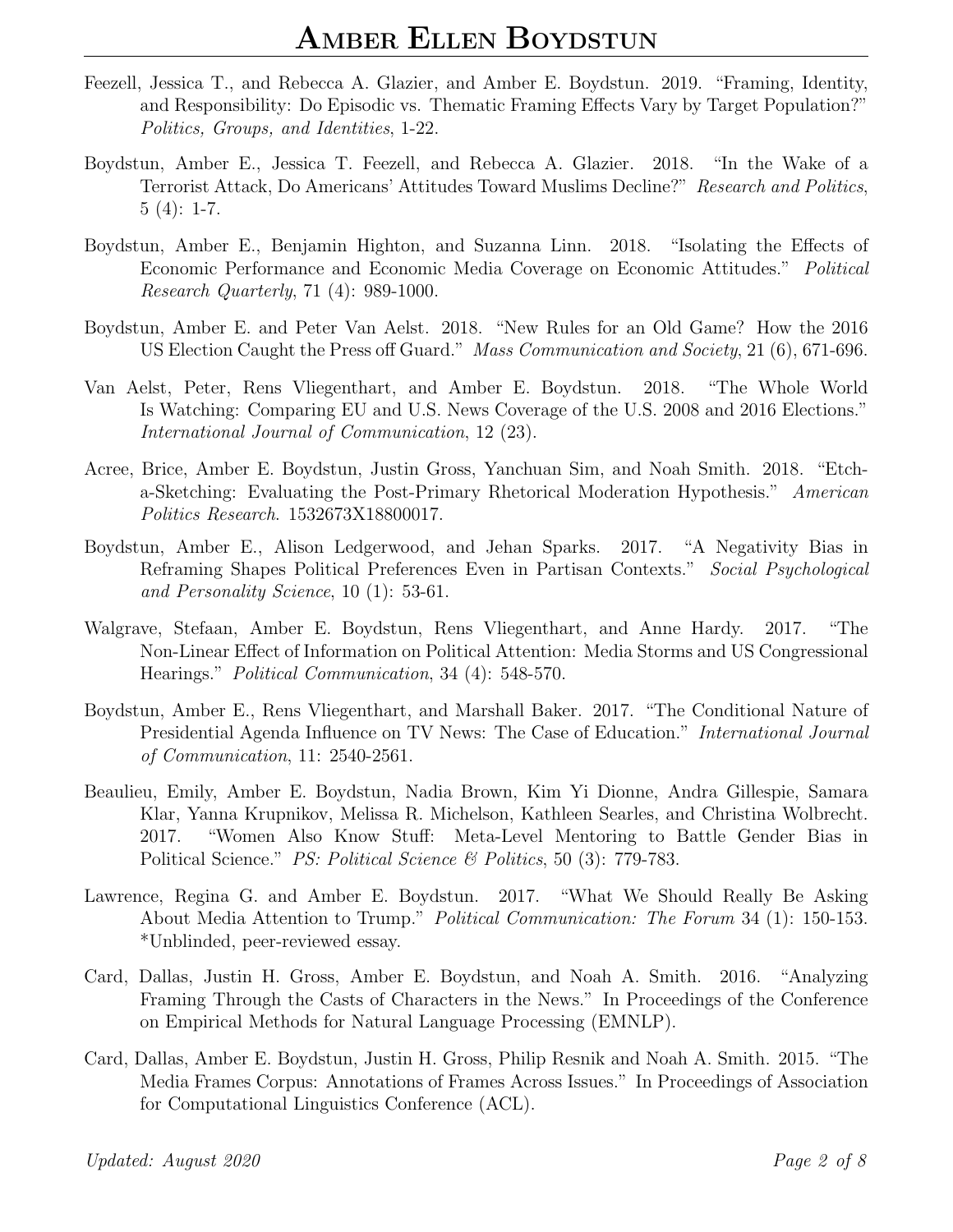- Boydstun, Amber E., Shaun Bevan and Herschel Thomas III. 2014. "The Importance of Attention Diversity and How to Measure It." Policy Studies Journal, 42 (2): 173-196.
- Boydstun, Amber E., Rebecca A. Glazier, Matthew T. Pietryka, and Philip Resnik. 2014. "Real-Time Reactions to a 2012 Presidential Debate A Method for Understanding Which Messages Matter." Public Opinion Quarterly, 78: 330-343.
- Boydstun, Amber E., Stefaan Walgrave, and Anne Hardy. 2014. "Two Faces of Media Attention: Media Storm vs. Non-Storm Coverage." Political Communication, 31 (4): 509-531.
- Boydstun, Amber E., Jessica Feezell, Rebecca A. Glazier, Timothy P. Jurka, and Matthew T. Pietryka. 2014. "Colleague Crowdsourcing: A Method for Incentivizing National Student Engagement and Large-N Data Collection." PS: Political Science & Politics. 47 (4): 829-834.
- Yoon, Jiso and Amber E. Boydstun. 2014. "Dominating the News: Government Officials in Front-Page News Coverage of Policy Issues in the United States and Korea." Journal of Public Policy, 34 (2): 207-235.
- Ledgerwood, Alison and Amber E. Boydstun. 2014. "Sticky Prospects: Loss Frames Are Cognitively Stickier than Gain Frames." Journal of Experimental Psychology: General, 143 (1): 376-385.
- Jurka, Timothy P., Loren Collingwood, Amber E. Boydstun, Emiliano Grossman and Wouter van Atteveldt. 2013. "RTextTools: A Supervised Learning Package for Text Classification." The R Journal, 5 (1): 6-12.
- Boydstun, Amber E. and Rebecca A. Glazier. 2013. "A Two-Tiered Method for Identifying Trends in Media Framing of Policy Issues: The Case of the War on Terror." Policy Studies Journal, 41 (4): 706-735.
- Boydstun, Amber E., Rebecca A. Glazier and Claire Phillips. 2013. "Agenda Control in the 2008 Presidential Debates." American Politics Research, 41 (5): 863-899.
- Boydstun, Amber E., Rebecca A. Glazier and Matthew T. Pietryka. 2013. "Playing to the Crowd: Agenda Control in Presidential Debates." Political Communication, 30 (2): 254-277.
- Pietryka, Matthew T. and Amber E. Boydstun. 2012. "The Benefits of Going Maverick: How Candidates Can Use Agenda-Setting to Influence Citizen Motivations and Offset Unpopular Issue Positions." Political Behavior, 34 (4): 737-763.
- Glazier, Rebecca A. and Amber E. Boydstun. 2012. "The President, the Press, and the War: A Tale of Two Framing Agendas." Political Communication, 29 (4): 428-446.
- Dardis, Frank E., Frank R. Baumgartner, Amber E. Boydstun, Suzanna De Boef and Fuyuan Shen. 2008. "Media Framing of Capital Punishment and Its Impact on Individuals' Cognitive Responses." Mass Communication and Society 11 (2): 115-140.

# Book Chapters

Lawrence, Regina G. and Amber E. Boydstun. 2017. "Celebrities as Political Actors and Entertainment as Political Media." In Van Aelst, Peter and Stefaan Walgrave (eds.), How Political Actors Use the Media. New York: Palgrave. Updated: August 2020 Page 3 of 8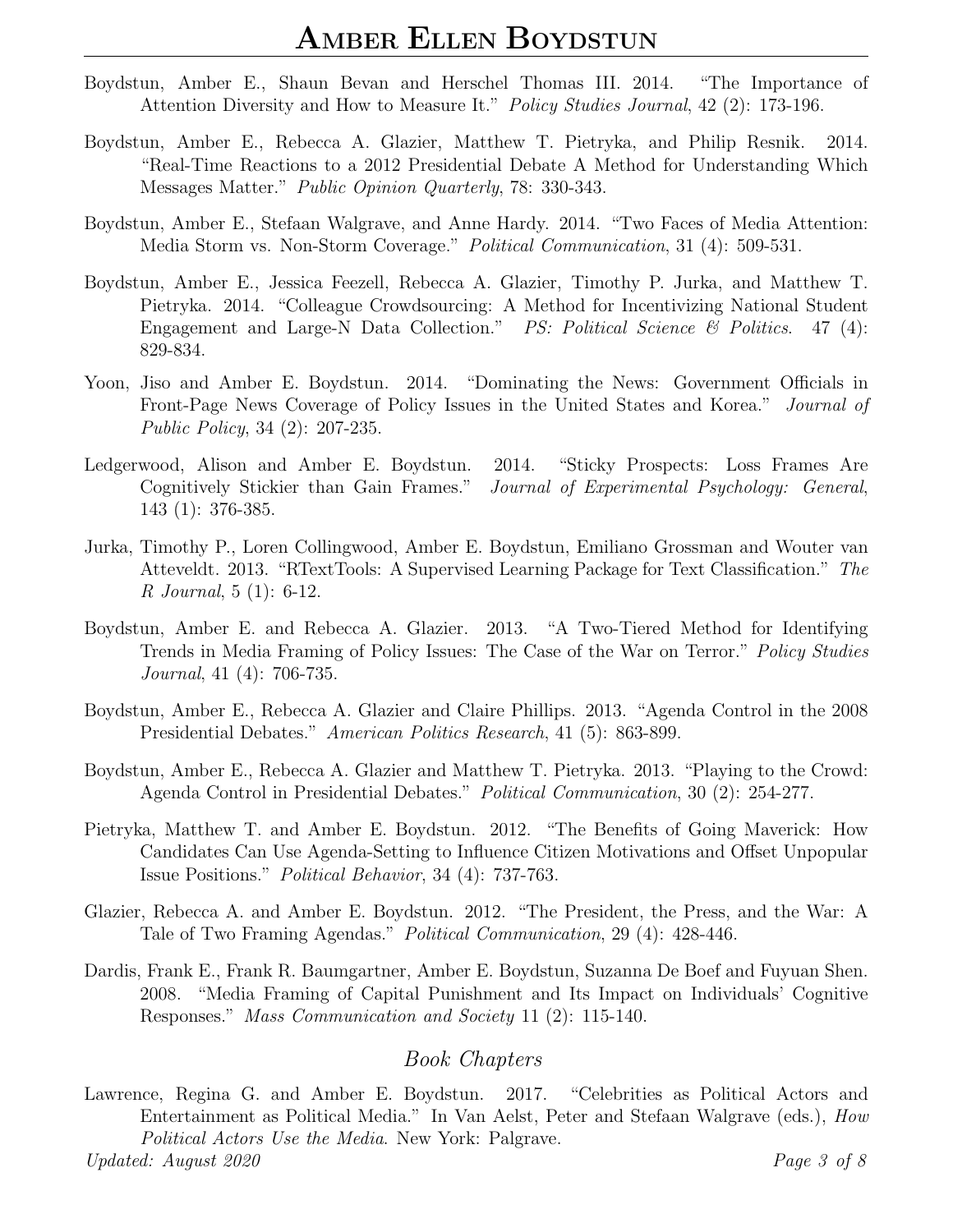- Boydstun, Amber E. and Annelise Russell. 2016. "From Crisis to Stasis: Media Dynamics and Issue Attention in the News." In Iyengar, Shanto (ed), Oxford Research Encyclopedia of Politics. New York: Oxford University Press.
- Resnik, Philip, Amber E. Boydstun, Rebecca A. Glazier and Matthew T. Pietryka. 2016. "Scalable Multidimensional Response Measurement using a Mobile Platform." In Schill, Dan, Rita Kirk and Amy E. Jasperson (eds.), *Political Communication in Real Time*. New York: Routledge.
- Baumgartner, Frank R., Suzanna Linn (De Boef) and Amber E. Boydstun. 2009. "The Decline of the Death Penalty: How Media Framing Changed Capital Punishment in America." In Schaffner, Brian F. and Patrick Sellers (eds), *Winning with Words: The Origins and Impact* of Framing. New York: Routledge.

### Other

- Lawrence, Regina F. and Amber E. Boydstun. 2017. "The Trump Conundrum." Columbia Journalism Review. [https://www.cjr.org/special\\_report/trump-coverage-election-clinton.php](https://www.cjr.org/special_report/trump-coverage-election-clinton.php)
- Beaulieu, Emily, Amber Boydstun, Kim Yi Dionne, Samara Klar, Yanna Krupnikov, Melissa Michelson, Kathleen Searles, and Christina Wolbrecht. 2016. "Here's a list of smart women political scientists. They know stuff, too." Monkey Cage post for The Washington Post (February 11, 2016). <http://wpo.st/AxjG1>
- Boydstun, Amber E. 2015. Book Review: After Broadcast News: Media Regimes, Democracy, and the New Information Environment, by Bruce A. Williams and Michael X. Delli Carpini. Political Communication, 32 (2): 336-338.
- Boydstun, Amber E. and Matthew A. Baum. 2013. "Syria vs. Cyrus." Op-ed article for HuffingtonPost.com (September 9, 2013). [http://www.huffingtonpost.com/amber-boydstun/syria-vs-cyrus\\_b\\_3890493.html](http://www.huffingtonpost.com/amber-boydstun/syria-vs-cyrus_b_3890493.html)

# GRANTS AND FELLOWSHIPS

Fellowship, The Hoover Institution, Stanford University (July 1, 2020-June 30, 2021).

- American Political Science Association for Women Also Know Stuff for "Broadening the Impact of Women Also Know Stuff." With Nadia Brown, Kim Yi Dionne, Samara Klar, Yanna Krupnikov, Melissa R. Michelson, Kerri Milita, Layna Mosley, Stella Rouse, Kathleen Searles, and Christina Wolbrecht. (July 1, 2020 to June 30, 2021): \$25,000.
- Summer Collaborative Research Grant (with David Bracken), UC Davis Department of Political Science (2020).

Chancellor's Fellowship, University of California, Davis (2017–2021): \$25,000.

National Science Foundation EAGER Program, No. SES-1836072. "The Women Also Know Stuff Initiative." With Nadia Brown, Kim Yi Dionne, Samara Klar, Yanna Krupnikov, Melissa R. Michelson, Kerri Milita, Layna Mosley, Stella Rouse, Kathleen Searles, and Christina Wolbrecht. (September 1, 2018 to August 31, 2019): \$269,602.

Updated: August 2020 Page 4 of 8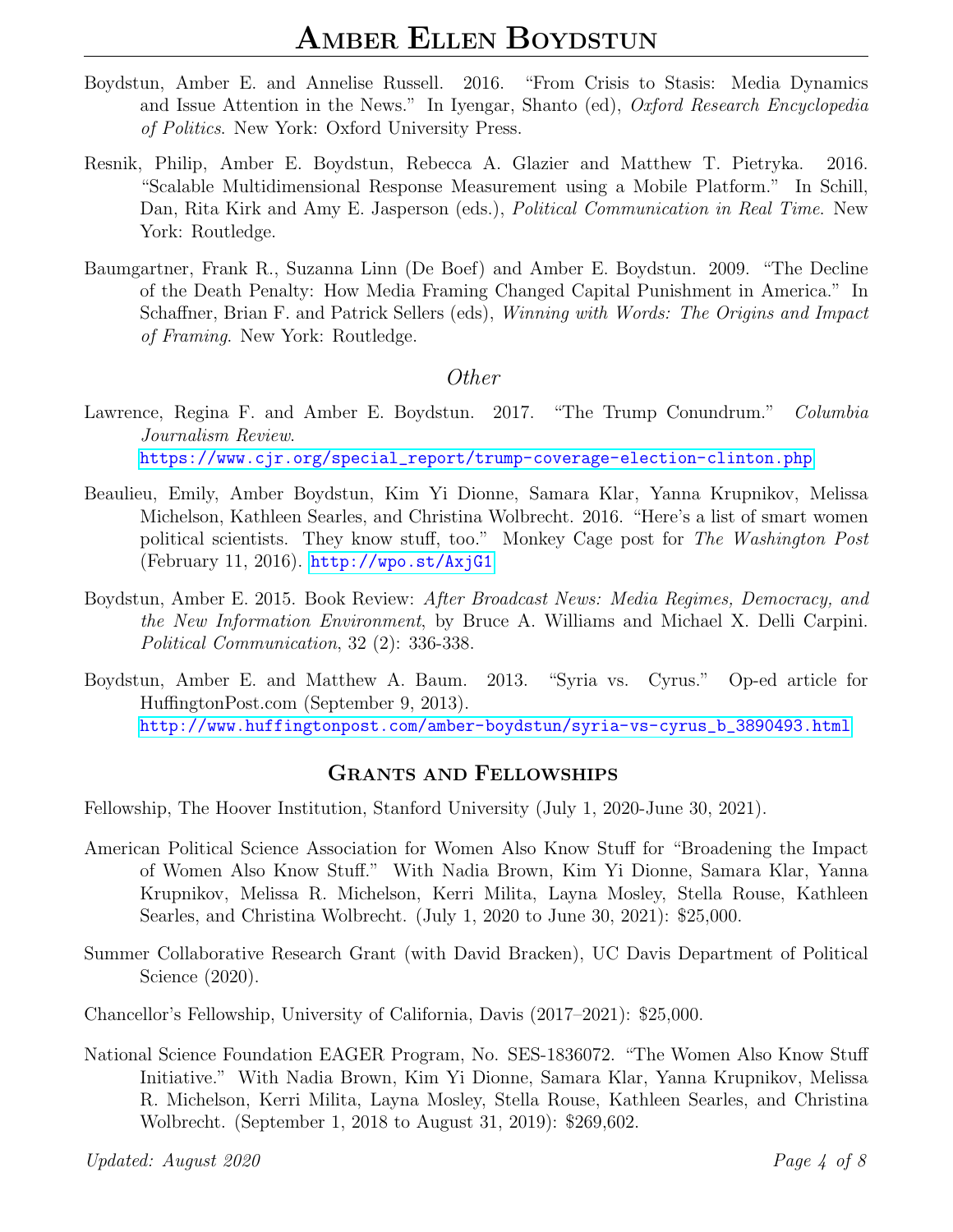Global Affairs Seed Grant, University of California, Davis (2017–2019): \$18,830.

Bloomberg Research Grant (2016–2017): \$30,000.

- National Science Foundation Social-Computational Systems Program, No. IIS-1211266. "Data-Driven, Computational Models for Discovery and Analysis of Framing." With Noah Smith, Philip Resnik, and Justin Gross. (September 1, 2012 to August 31, 2015): \$749,976 (UC Davis portion: \$183,783 + \$15,999 in Research Experience for Undergraduates funds).
- National Science Foundation Political Science Program, No. SES-1211266. "The Asymmetric Sequential Effects of Gain and Loss Media Frames on Economic Attitudes." With Alison Ledgerwood. (September 1, 2012 to August 31, 2014): \$150,000.
- Summer Collaborative Research Grant (with Timothy Jurka), UC Davis Department of Political Science (2012).

Hellman Fellowship, UC Davis (2011–2012): \$21,000.

Amazon Web Services Education Research Grant (2011).

Marie Curie International Fellowship, European Union Commission (July 1, 2010 to June 30, 2011).

Academic Senate Summer Salary Research Grant, UC Davis (2010).

- Summer Collaborative Research Grant (with Matthew Pietryka), UC Davis Department of Political Science (2009).
- Academic Senate Small Grant in Aid of Research, UC Davis (2009, 2010, 2011, 2012, 2013, 2014, 2016, 2017).
- Doctoral Dissertation Improvement Grant: "Agenda Setting and Issue Framing Dynamics on Front Page News," National Science Foundation Political Science Program, No. SES-0617492 (July 1, 2006 to June 30, 2007): \$10,907.

Southwest Scholarship, St. John's College (1995-1999).

#### OTHER AWARDS

Distinguished Teaching Award for Undergraduate Teaching, University of California, Davis (2019).

College of Letters and Science Teaching Award, University of California, Davis (2018).

- Outstanding Advising Award for Faculty Academic Advising, National Academic Advising Association (NACADA) (2018).
- Outstanding Faculty Advisor Award, University of California, Davis (2017).
- Jane Mansbridge Award, American Political Science Association Women's Caucus (2016).
- Faculty Development Award, University of California, Davis (2013–2014).

Robert S. Friedman Award for Excellence in Teaching, Penn State Dept. of Political Science (2007).

Updated: August 2020  $Page 5 of 8$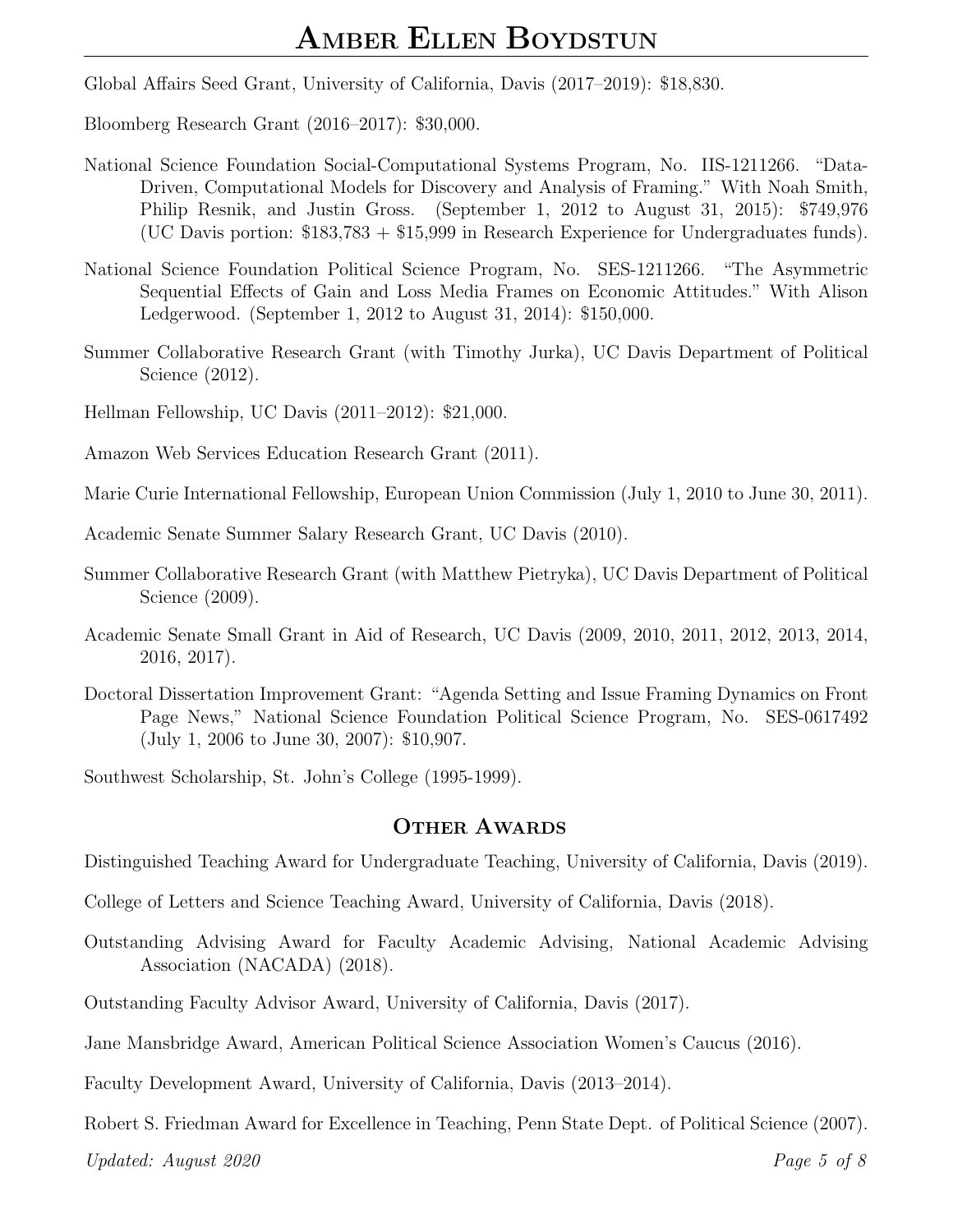First Place, Penn State Graduate Exhibition, Social and Behavioral Sciences Division (2007).

Graduate Studies Award, Penn State College of Liberal Arts (2006 & 2007).

Outstanding Graduate Student Award, Penn State Department of Political Science (2004).

Best Master's Essay Award, Penn State Department of Political Science (2004).

Miller Graduate Research Award, Penn State Department of Political Science (2003).

# INVITED KEYNOTE PRESENTATIONS

"Simultaneous Truths." Visions in Methodology Conference. Athens, GA, May 3, 2019.

- "The Consequences of Misinformation: A Symposium on Media and Democracy." Brookings Institute. Washington, DC, May 31, 2018.
- "Text as Social Science Data." Annual Meeting of the Association for Computational Linguistics. Berlin, Germany, August 8-10, 2016.
- "Lessons from a Computational Political Scientist." The National Institute for Computer-Assisted Reporting Annual Reporting, Denver, CO, March 10, 2016.

"Getting Stuck in the Negatives." KDD Conference. Bloomberg News, August 24, 2014.

### TEACHING

Instructor, University of California, Davis (2008–present)

- FRS 3, Freshman Seminar
- POL 5, America Decides
- POL 106, The Presidency
- POL 109, Policy Agenda Setting
- POL 165, Media and Politics
- POL 194HA & 194HB, Senior Honors Seminar
- POL 199, Independent Research
- POL 203A, Issue Framing (Graduate)
- POL 203A, Presidential Rhetoric (Graduate)
- POL 210, Research Design (Graduate)
- POL 214A & 214B, Research Design (Graduate)

Teaching Assistant, Stanford University: Summer Institute in Political Psychology (2007)

Instructor, The Pennsylvania State University: American Politics (2006)

Instructor, Native American Preparatory School, Rowe, NM: Mathematics and Drama (1999–2002)

Instructor, Santa Fe Indian School Evening Program, Santa Fe, NM: Mathematics (1997–1998)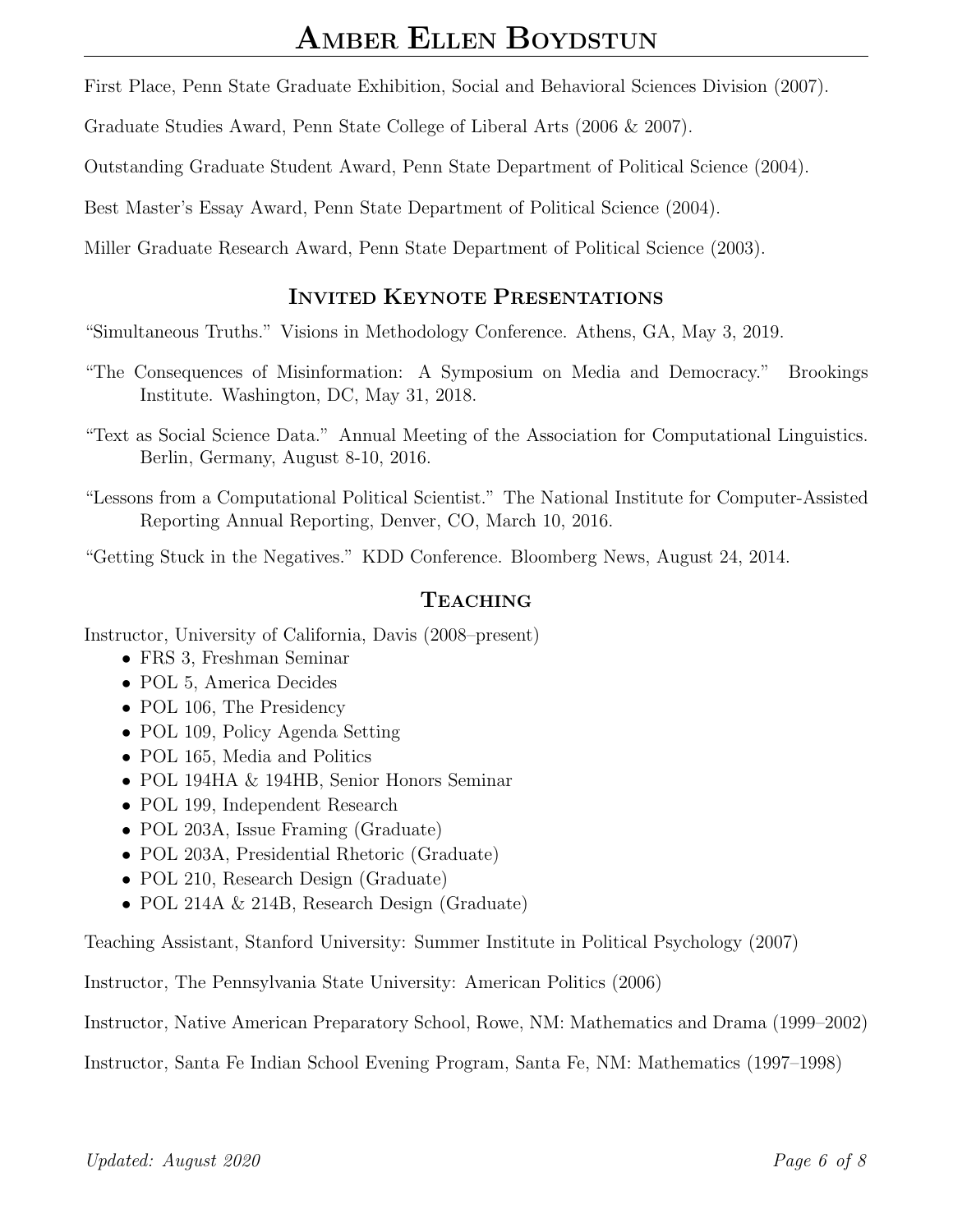# STUDENT ADVISING

# Ph.D. Students

Hannah Dillman (current graduate student at UC Davis), Committee Chair Ross Butters (Adjunct Faculty, Sacramento State University), Committee Member Danielle Joesten (Assistant Professor, Sacramento State University), Committee Member Matthew Pietryka (Assistant Professor, Florida State University), Committee Member Ryan Reed (Assistant Professor, Northwestern Missouri State University), Committee Member

M.A. Students

Stephen Ra (Machine Learning Lead, Pfizer R&D), Committee Chair Timothy Jurka (Head of Feed AI, LinkedIn), Committee Chair

### B.A. Students

Jameson Hammond, Honors Thesis Advisor Shoshana Levy, Honors Thesis Advisor McKenna Nolan, Honors Thesis Advisor Alexis Peterson Honors Thesis Advisor Allison Berkowitz, Thesis Advisor Stephanie Bonham, Honors Thesis Advisor Hannah Dillman, Thesis Advisor Maraam Dwidar, Honors Thesis Co-Advisor Saba Alemnew, Thesis Advisor Adel Syed, Honors Thesis Advisor Marshall Baker, Honors Thesis Advisor Eric Spears, Honors Thesis Co-Advisor Keval Patel, Honors Thesis Co-Advisor Laura Britton, Honors Thesis Advisor Claire Phillips, Honors Thesis Advisor Kaitlin Gregg, Honors Thesis Co-Advisor